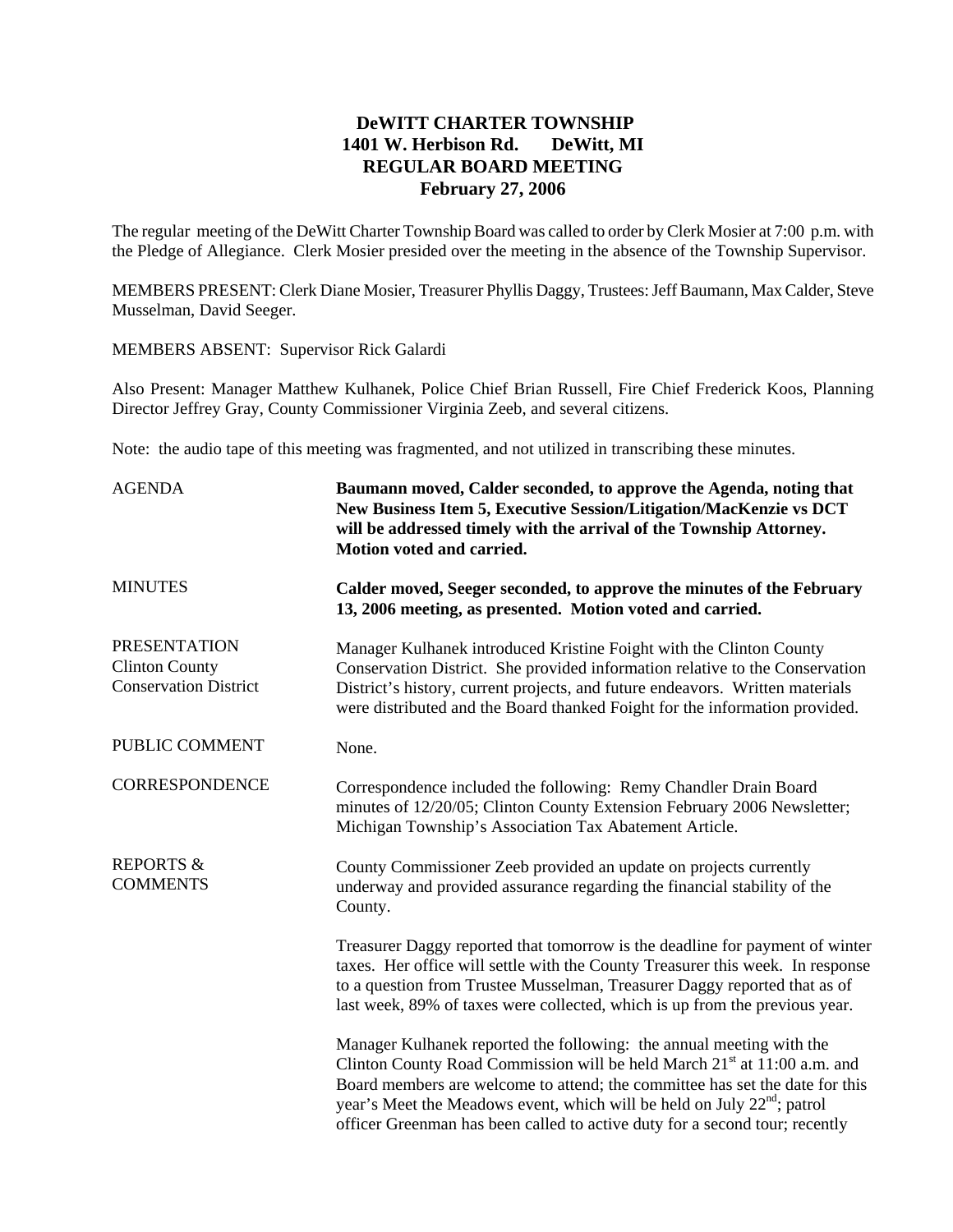| <b>Twp Board Minutes</b><br>February 27, 2006 Pg 2                                | hired patrol officer Stewart has resigned, and the previous application pool is<br>being utilized to fill the department vacancy; the Township has received<br>notice of a suit filed involving and incident an investigation handled by the<br>police department.                                                                                                                                                                                                                                                                                                     |  |
|-----------------------------------------------------------------------------------|------------------------------------------------------------------------------------------------------------------------------------------------------------------------------------------------------------------------------------------------------------------------------------------------------------------------------------------------------------------------------------------------------------------------------------------------------------------------------------------------------------------------------------------------------------------------|--|
|                                                                                   | Trustee Baumann questioned whether we should consider filling the one year<br>Greenman slot with a temporary hire. Manager Kulhanek will consider<br>options.                                                                                                                                                                                                                                                                                                                                                                                                          |  |
|                                                                                   | Manager Kulhanek pointed out that the information provided from MTA<br>regarding tax abatement is for the Board's general information in light of the<br>fact that the Township has received a request from Spartan Printing to<br>establish an Industrial Development District. He explained that Spartan<br>Printing is proposing to purchase a 2.5 million dollar printing press and they<br>are looking for a tax abatement associated with the purchase.                                                                                                          |  |
|                                                                                   | Manager Kulhanek explained that the process involves two steps: 1)creating<br>an Industrial Development District, which can be as restrictive as one address<br>2) reviewing an application for an Industrial Facilities Tax Exemption. He<br>noted that once a district is established by this Board, the State Tax<br>Commission will make the final decision regarding whether an exemption is<br>granted.                                                                                                                                                          |  |
|                                                                                   | He pointed out that if the Board is inclined to consider tax abatements, the<br>Board should consider drafting and adopting a written policy outlining the<br>procedure and criteria relating to tax abatements. Discussion determined that<br>the issue will be on the Agenda of the next meeting for discussion, which is<br>obviously sparked by the Spartan Printing application. The Manager will<br>proceed with acquiring sample policies in the event the Board elects to<br>proceed with establishing a program.                                              |  |
| <b>COMMITTEES &amp;</b><br><b>COMMISSIONS</b>                                     | Trustee Seeger reviewed the minutes of the Planning Commission meeting of<br>February 6, 2006.                                                                                                                                                                                                                                                                                                                                                                                                                                                                         |  |
| <b>Planning Commission</b>                                                        | Seeger moved, Musselman seconded, to receive and place on file the<br>Planning Commission minutes of February 6, 2006. Motion voted and<br>carried.                                                                                                                                                                                                                                                                                                                                                                                                                    |  |
| <b>VOUCHERS</b>                                                                   | Seeger moved, Musselman seconded, to approve General Fund Vouchers<br>48395-48443, Tax Account Fund Vouchers 6033 - 6056, Trust & Agency<br>Fund Vouchers 4639-4643, Sewer Fund Voucher 2960, Remy Chandler<br>Fund Voucher 1047, Drug Forfeiture Fund Voucher 1256, Electronic<br>Transfers February 5, 6 & 7. Motion voted and carried.                                                                                                                                                                                                                              |  |
| <b>UNFINISHED</b><br><b>BUSINESS</b>                                              | None.                                                                                                                                                                                                                                                                                                                                                                                                                                                                                                                                                                  |  |
| <b>NEW BUSINESS</b><br>Major or Minor<br>Amendment for<br>SUP 23-0030<br>Schlegel | Planning Director Gray reviewed his staff report relative to Special Use<br>Permit 23-0030, and an application from Schlegel, Inc. to make an operational<br>change to their mining operation located on the south side of Howe Road<br>between Business 27 and Wood Road. He explained that the proposed<br>change to operate a dredge 24 hours a day, 5 days a week, has lead to his<br>recommendation that the proposed change constitutes a major amendment to<br>the existing Special Use Permit therefore requiring application for a new<br>Special Use Permit. |  |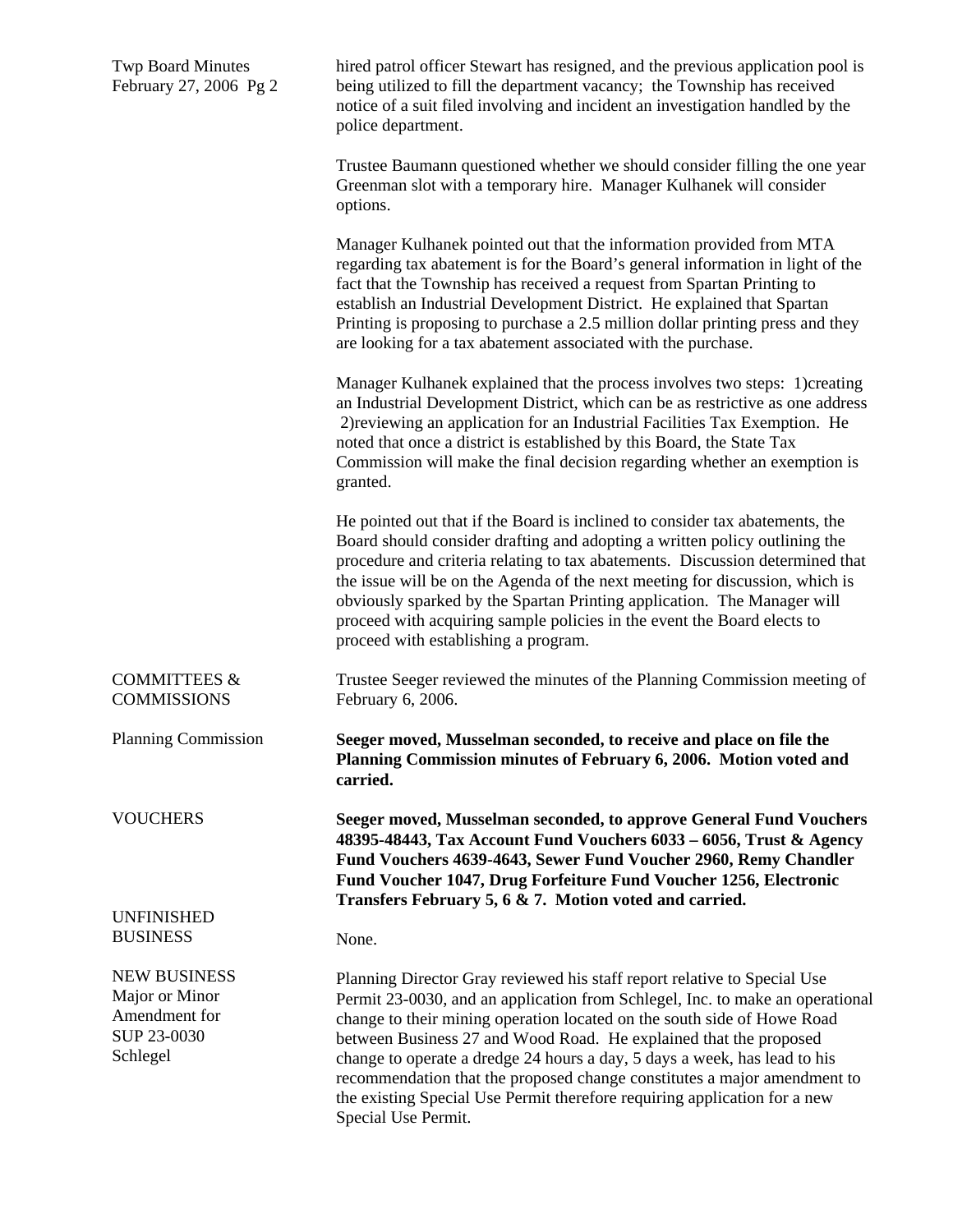Twp Board Minutes February 27, 2006 Pg 3 Planning Director Gray pointed out that in addition to the information the Board previously received, the applicant has now provided the Board members with statistical information relating to noise levels that the operational change will generate.

The following issues were raised thru discussion: 1)regulating the hours of operation is one of the tools that the Township uses to mitigate the impacts that a mining operation has on surrounding property owners; 2)broadening the hours of operation at the site can decrease the overall duration that the mining occurs on the property, however it increases the number of hours per day that properties can be impacted and potentially increases the intensity of use; 3)although the nearest residence is significantly removed from the operation, the site and traffic generated continues to generate concern from residents on Howe Road; 4)designation as a major amendment will trigger the Public Hearing process, affording the surrounding property owners the opportunity to see the proposal and voice their opinions; 5)a 24 hour dredging operation will generate noise at night, and require lighting during dark hours.

Mark Schlegel, representing Carl Schlegel, Inc., spoke regarding the proposed change in operation at the Howe Road pit. He pointed out the following: from the road to the dredge it is 657 yards and that is closer than any house; no house can see the dredge, it can only be seen from the road at the Remy Chandler Drain; he compared the noise from the dredge to a lawn mower; they are proposing a 24 hour a day dredging operation to get ahead of the demand they are experiencing; the highest light pole would be 15 feet above the deck and the land surrounding it is significantly higher than the lights will be; if he just made the change, he does not believe any of the neighbors would ever notice the difference; all motors operate on electricity; he believes the proposed change should be considered a minor amendment to the SUP.

Planning Director Gray reported that he has received complaints about the operation, such as alleged activity outside of the permitted hours of operation. He stated that despite several visits to the site at various times of the day and evening, he has never been able to substantiate any violation of the permit. He stated that he believes there is a small group of residents who live on Howe Road that are unhappy about the operation's existence.

Trustee Baumann questioned whether decisions from one mining operation have effect on decisions made relative to another mining operation, reminding the Board of current litigation disputing conditions of a SUP for a mining operation.

Trustee Seeger stated that he has worked on the drain in the area of the operation, and the noise is minimal.

Planning Director Gray explained that he understands that requiring a new Special Use Permit would likely require the owner to meet more stringent standards than were in place back when this permit was initially approved. However, the time of operation is a specific condition of the permit, and he feels that warrants the amendment designation as major.

Mark Schlegel stated that although this change in operation is very important to the business, he does not feel that applying for a new Special Use Permit would be in the best interest of the mining operation, and if this proposed change is deemed major, he will likely not proceed further.